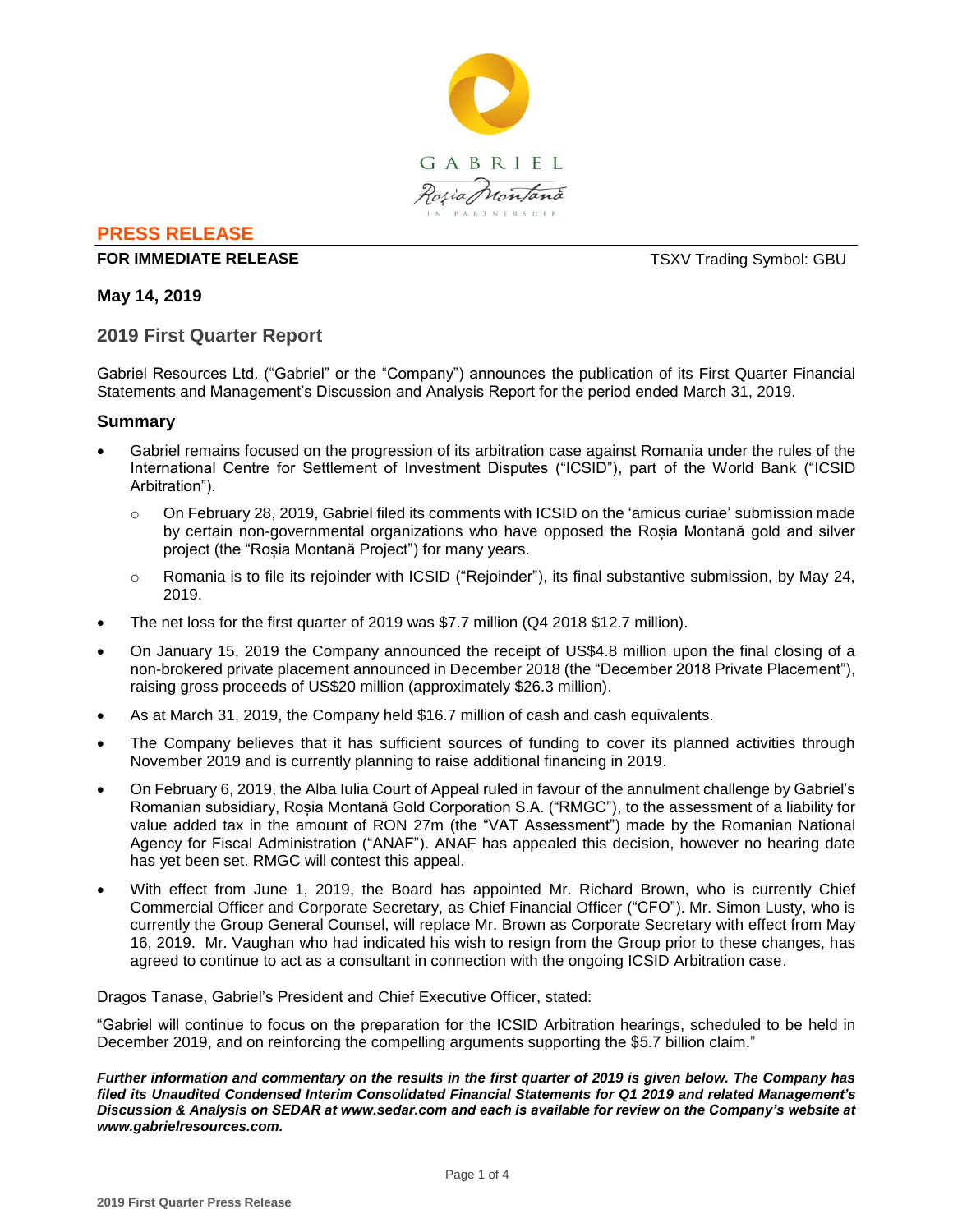For information on this press release, please contact:

Dragos Tanase President & CEO Phone: +4021 223 1351 dt@gabrielresources.com Max Vaughan Chief Financial Officer Mobile: +44 7823 885503 max.vaughan@gabrielresources.com Richard Brown Chief Commercial Officer Mobile: +44 7748 760276 richard.brown@gabrielresources.com

*Neither TSX Venture Exchange nor its Regulation Services Provider (as that term is defined in policies of the TSX Venture Exchange) accepts responsibility for the adequacy or accuracy of this release.*

# **Further Information**

# **Status of the ICSID Arbitration**

- The ICSID Arbitration seeks compensation for all of the losses and damages suffered by the Company and its wholly-owned subsidiary, Gabriel Resources (Jersey) Ltd. (together "Claimants"), resulting from the Romanian State's wrongful conduct and its breaches of the protections afforded by certain treaties for the promotion and protection of foreign investment to which Romania is a party against expropriation, unfair and inequitable treatment and discrimination in respect the Roșia Montană Project and the prospective gold, silver and porphyry copper deposits in the neighbouring Bucium concession area ("Projects") and related licenses.
- On May 25, 2018, Romania supplemented its counter-memorial ("Counter-Memorial") filed on February 22, 2018 by filing a further preliminary objection to the jurisdiction of the Tribunal ("Jurisdictional Challenge") with ICSID.
- On November 2, 2018, Claimants filed its reply with ICSID ("Reply"), a comprehensive rebuttal of the legal and factual contentions raised in the Counter-Memorial, and its response to the Jurisdictional Challenge.
- On February 28, 2019, the Claimants and the Respondent filed their comments on an amicus curiae submission to the Tribunal by certain non-governmental organizations (or "non-disputing parties") who have opposed the Project for many years.
- The schedule established by procedural orders of the Tribunal prescribes the following future key dates for 2019:
	- $\circ$  Romania to file its Rejoinder and its reply on the Jurisdictional Challenge by May 24, 2019.
	- $\circ$  Gabriel to file its surrejoinder on the Jurisdictional Challenge by June 28, 2019.
	- $\circ$  The Tribunal to hold a hearing on the merits of the claim in Washington D.C. from December 2 to 13, 2019.
- A redacted version of the Reply was published on the ICSID website on February 8, 2019 following completion of a process prescribed by the procedural orders of the Tribunal.

# **VAT Assessment**

- As previously reported, the VAT Assessment levied against RMGC (together with a further demand in respect of related interest and penalties) by ANAF relates to VAT refunds previously claimed and received by RMGC from the Romanian tax authorities in respect of RMGC's purchase of goods and services from July 2011 to January 2016.
- On April 5, 2018, RMGC initiated an action before the Alba Iulia Court of Appeal (Division for Administrative and Tax Claims) seeking the annulment of the VAT Assessment. On February 6, 2019, the Alba Court of Appeal ruled in favour of RMGC's annulment challenge of the VAT Assessment. On February 28, 2019, RMGC received a copy of the Alba Court of Appeal's written decision. ANAF subsequently filed an appeal against this decision with the High Court of Cassation and Justice, however no hearing date has yet been set. RMGC is contesting this appeal.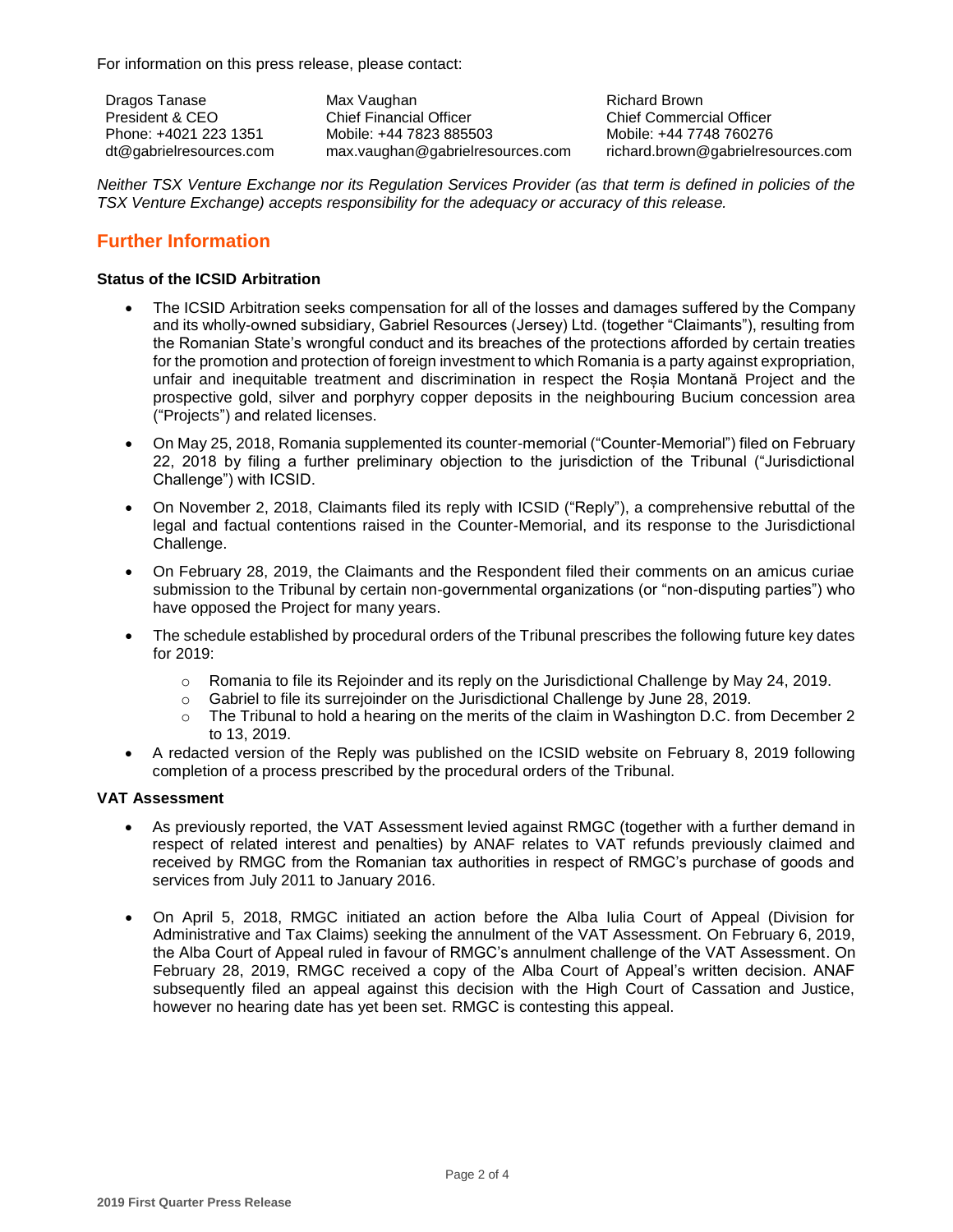- RMGC also filed a request for a stay of enforcement of the VAT Assessment before the Alba Iulia Court of Appeal on August 10, 2017. On October 2, 2017, the Alba Iulia Court of Appeal admitted RMGC's request for a stay of enforcement of the VAT Assessment, pending the determination of RMGC's annulment challenge of the VAT Assessment. ANAF subsequently filed an appeal against this decision with the High Court of Cassation and Justice. On February 28, 2019, the High Court of Cassation and Justice dismissed ANAF's appeal and the stay of enforcement remains in effect.
- The Company intends to pursue all available legal avenues to challenge the VAT Assessment along with the interest and penalties and to fully protect its rights and assets.

# **Extension of the License**

 RMGC holds the License for the Project which is due to expire on June 21, 2019. RMGC, as the titleholder of the License, has the right to extend the term of the License for successive subsequent five-year periods. In March 2019, RMGC submitted an application to the Romanian National Agency for Mineral Resources ("NAMR") requesting the extension of the term of the License for a further period of five years. RMGC awaits the approval of the extension application by NAMR.

# **Liquidity and Capital Resources**

- On January 15, 2019, the Company completed closing of the non-brokered December 2018 Private Placement with certain existing securityholders for gross proceeds of US\$20 million (approximately \$26.3 million).
- Cash and cash equivalents at March 31, 2019 were \$16.7 million.
- The Company's average monthly cash usage during Q1 2019 was \$2.6 million (Q4 2018: \$4.8 million). The higher cash usage in Q4 2018 was due principally to the significant legal and other advisory services required by the Company for the preparation and submission of the Reply in November 2018. At the end of Q1 2019, accruals for costs in respect of the ICSID Arbitration amounted to \$0.3 million (Q4 2018: \$1.8 million). The reduction in accruals in Q1 2019 was due principally to the lack of Arbitration related activity in the period.
- The Company believes that it has sufficient sources of funding to cover its planned activities through November 2019. The Group will require additional funding to maintain its primary assets, including its License and associated rights and permits, and to fund the estimated costs associated with the Company advancing the ICSID Arbitration. Management is currently planning to raise additional financing in 2019 and continues to review the Company's activities in order to identify areas to rationalize expenditures.

# **Financial Performance**

 The net loss for the first quarter of 2019 was \$7.7 million, an increase of \$0.8m from a loss of \$6.9 million in the corresponding period in 2018, primarily due to the significantly higher 2018 legal and other advisory activity levels following the filing by Romania of its Counter-Memorial being offset by higher share based compensation costs in the period following stock option awards to employees in the period relating to long term incentive compensation for performance in 2018.

# **Management Changes**

 The Company's current CFO Mr. Vaughan became part time in his role from October 2017 and recently confirmed his intention to resign from Gabriel's wholly owned subsidiary RM Gold (Services) Ltd. ("RMGS"). Mr. Brown, who is currently Chief Commercial Officer and Corporate Secretary, has agreed to undertake the duties and responsibilities of the CFO role and the Board has formally appointed him to that position effective from June 1, 2019. Allied to this change, Mr. Lusty, the Group General Counsel, will replace Mr. Brown as Corporate Secretary and has been appointed by the Board to that position, effective May 16, 2019. The Board wishes to put on record its thanks and appreciation for the contribution made to Gabriel by Mr. Vaughan since he joined the Group in 2011. Mr. Vaughan has agreed to continue to act as a consultant in connection with the ongoing ICSID Arbitration case.